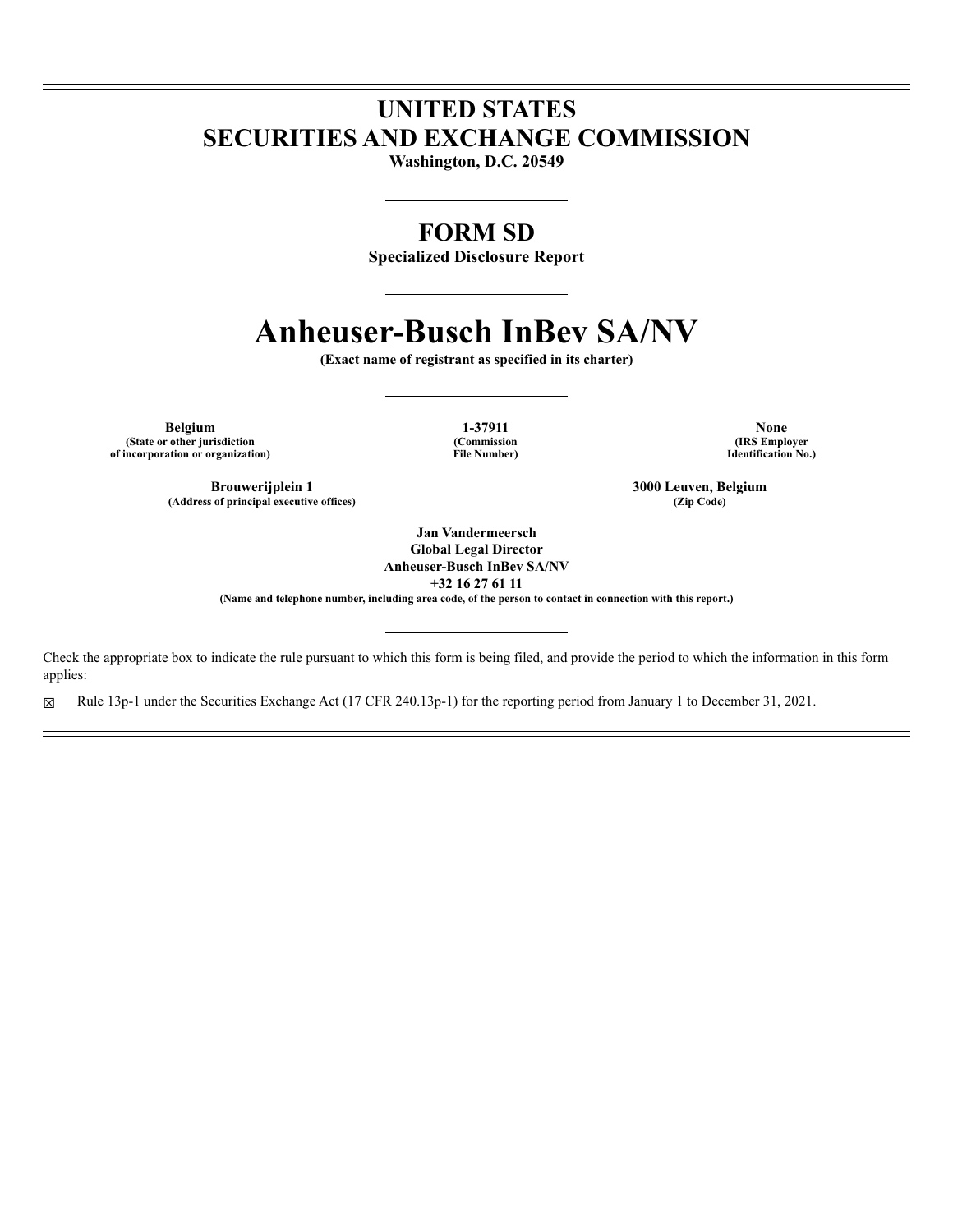#### **Section 1 – Conflict Minerals Disclosure**

#### **Item 1.01 Conflict Minerals Disclosure and Report**

#### **Conflict Minerals Disclosure**

Anheuser-Busch InBev SA/NV (together with its consolidated subsidiaries, "AB InBev", "Company", "we" or "our") hereby files this Form SD pursuant to Rule 13p-1 under the Securities Exchange Act of 1934. Please refer to Rule 13p-1, Form SD and the 1934 Act Release No. 34-67716 for definitions to the terms used in this Report, unless otherwise defined herein. A copy of this Form SD is also posted to the Company's website at: https://www.ab-inbev.com/investors/results-center/.

AB InBev has determined that it manufactures one product employing necessary conflict minerals within the scope of Form SD:

A line of glass bottles manufactured by an AB InBev subsidiary utilizes the coating Certincoat® TC100, which contains the conflict mineral tin necessary for its functionality. AB InBev is supplied Certincoat® TC100 by a single supplier.

#### *Reasonable Country of Origin Inquiry*

AB InBev first provided a detailed questionnaire to its supplier of Certincoat® TC100 to ascertain its diligence processes in sourcing the conflict mineral tin for fiscal year 2013. The supplier provided AB InBev with a completed Electronic Industry Citizenship Coalition and Global e-Sustainability Initiative ("EICC/GeSI") Conflict Minerals Reporting Template ("EICC/GeSI Template"), a template developed in accordance with the Organisation for Economic Co-operation and Development ("OECD") Due Diligence Guidance for Responsible Supply Chains of Minerals from Conflict-Affected and High-Risk Areas. AB InBev's supplier has updated its EICC/GeSI Template responses for fiscal year 2021. In its completed EICC/GeSI Template, the supplier confirmed that it has received completed EICC/GeSI Templates from 100% of its smelters. The supplier compared its list of smelters with information provided by the Conflict-Free Sourcing Initiative ("CFSI"). The CFSI, through its Conflict-Free Smelter Program, uses independent thirdparty audits to certify smelters and refiners that have systems in place to assure sourcing of only "conflict free" materials. A list of smelters and refiners that are considered compliant with the Conflict-Free Smelter Program audit protocols, as determined by the CFSI, is published on the CFSI website. According to the supplier, all the parties providing replies confirmed that the tin sourced either was not from the Democratic Republic of the Congo ("DRC") or an adjoining country, or was on the CFSI's approved "conflict free" list. The supplier's replies identified fourteen smelters from which the supplier obtained tin, and there is no indication that any of these smelters sourced tin from the DRC or an adjoining country. The supplier also provided its internal Conflict Minerals Policy confirming its commitment to responsible sourcing and its commitment to use its best efforts not to acquire conflict minerals from the DRC or an adjoining country unless such materials are certified as "conflict free".

Based on the documentation it has received from its supplier, AB InBev has no reason to believe that necessary conflict minerals it purchased from January 1, 2021 to December 31, 2021 triggered any additional filing requirements, and has concluded that its due diligence represents a good faith and reasonable effort to determine the origins of the tin used in its supply chains.

**Item 1.02 Exhibit**

 $N/A$ 

#### **Section 2 – Exhibits**

**Item 2.01 Exhibits**

 $N/A$